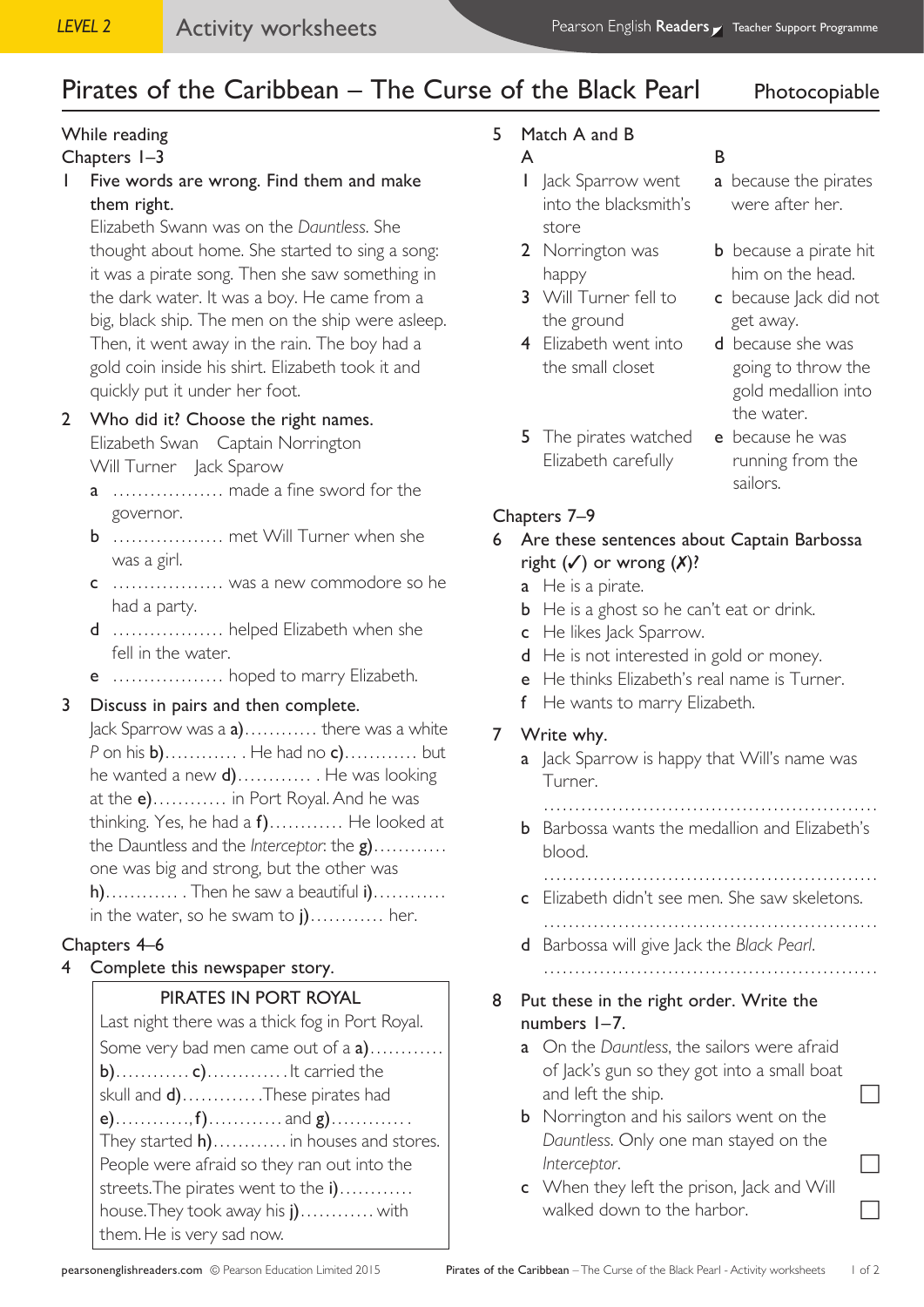# Pirates of the Caribbean – The Curse of the Black Pearl Photocopiable

- d Jack threw the sailor into the water. Will and Jack sailed out of the harbor on the *Interceptor*. e The *Interceptor* was smaller and faster,
	- so some minutes later, it was near the *Dauntless.*
- f Norrington was on the *Interceptor*. He saw Will and Jack on the *Dauntless*. He was angry and wanted to catch them.  $\Box$
- g They swam to the *Dauntless* and climbed up the side. They had a gun.

# Chapters 10–12

### 9 Who is talking? Who are they talking to?

- a "The girl's blood didn't work." ………… to ……………
- b "This is yours." ………… to ………… .
- c "They have to have *my* blood." ………… to ……………
- d "Elizabeth goes free." ………… to ……………
- e "How can we get away?" ………… to ………… .
- 10 Five words are wrong. Find them and make them right.

Barbossa took Elizabeth's foot and cut it. Then he put the coin on it. The pirates were happy because the curse ended. This happened because Elizabeth was Turner's child.

# Chapters 13–15

#### 11 Check  $(\checkmark)$  the things they wanted.

Norrington wanted …

- $a$  to put Jack in chains.
- **b** to go back to *Isla* de Muerta. Elizabeth wanted … c to marry Norrington.
- d to go back to *Isla* de Muerta.
- The governor wanted …
- e his daughter to take home.

### 12 Who did it? Complete the sentences with the right words.

Jack Jack's sailors Norrington's men Elizabeth Barbossa

- a ……………… put a knife to Will's head.
- b ……………… waited for Barbossa's pirates in their small boats.
- c ……………… threw a sword from the floor to Will.
- d ……………… went back to the island to help Will.
- e ……………… came back for him.
- 13 Put these in the right order. Write the numbers 1–10.
	- a Jack shot Barbossa.
	- b On the *Dauntless* the skeletons changed into men. Norrington's men fought them easily.
	- c Jack and Barbossa fought. Barbossa pushed his sword into Jack, but he didn't kill him. Jack was also a skeleton.  $\Box$
	- d Elizabeth jumped out of the *Dauntless* and swam to the *Black Pearl*, but the sailors didn't help her.
	- e Norrington wanted to take Elizabeth back to Port Royal.
	- f Barbossa put a knife to Will's head. Then Jack appeared.
	- g When Jack left the cave, the *Black Pearl* wasn't there.
	- h After that, Will put the medallion in the box with his bloody hand Barbossa fell down, dead.
	- i Barbossa's sailors attacked the *Dauntless*.
	- j But Elizabeth wanted to help Will. He was on the *Isla de Muerta* with the pirates.

# After reading the book

- 14 Work in pairs. Ask and answer the following questions about the story.
	- a Did you like the story? Why/Why not?
	- **b** Which person in the story did you like most? Why?
	- c Do you like stories about pirates? Why/Why not?

#### 15 Make a list.

Write ten important events in the story of *The Pirates of the Caribbean*.

# 16 What next?

Go on with the story. Did Norrington catch Jack Sparrow and his sailors? Where did Jack go to escape from prison?